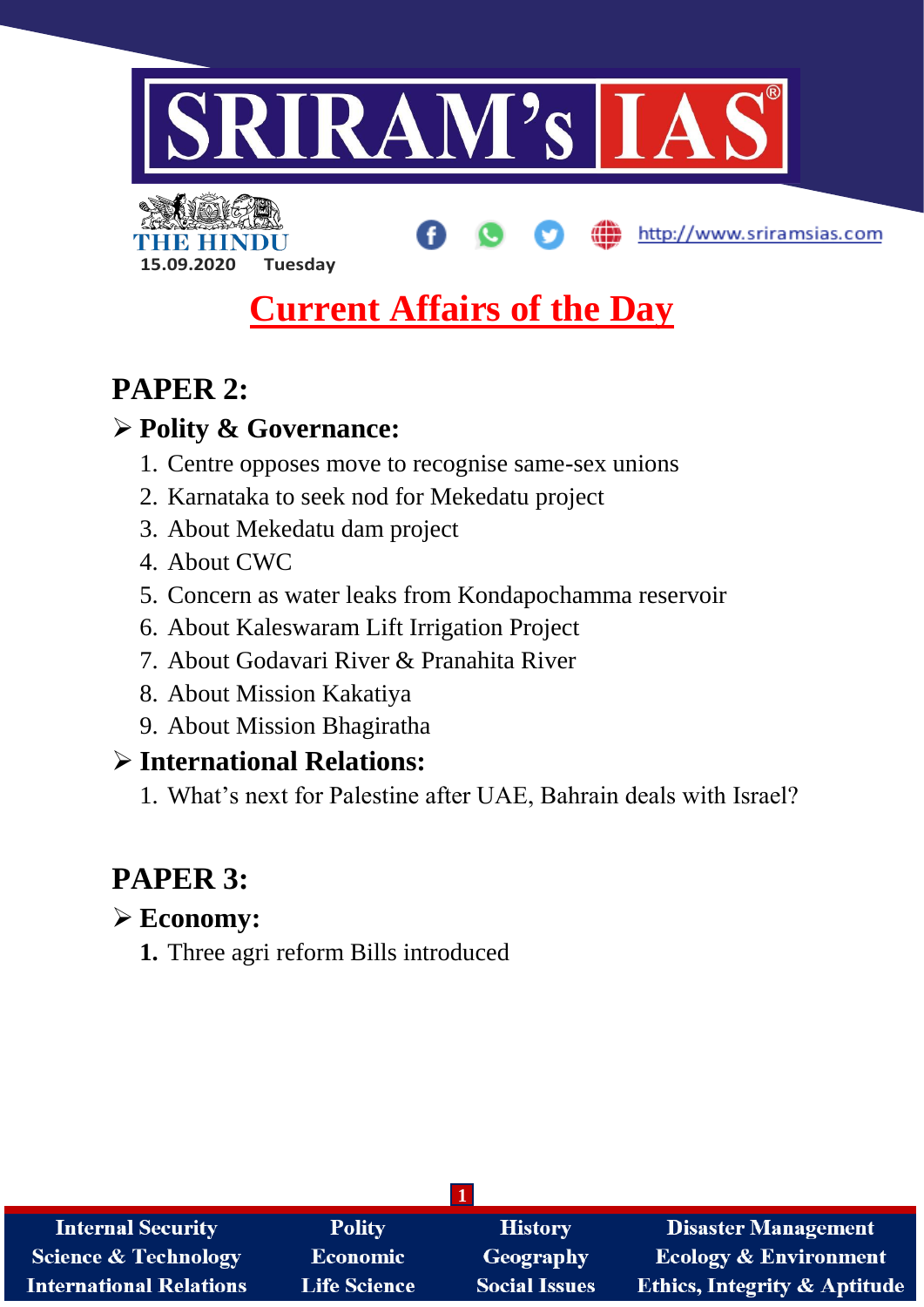

http://www.sriramsias.com

# **Centre opposes move to recognise same-sex unions**

- $\triangleright$  The Centre on Monday opposed before the Delhi High Court a petition seeking recognition of same-sex marriages, saying, "our legal system, society and values do not recognise marriage between same sex couples".
- $\triangleright$  Solicitor General Tushar Mehta, representing the Centre, said the 2018 judgment of the Constitution Bench of the Supreme Court "merely decriminalises homosexuality or lesbianism, nothing more, nothing less".

#### **Struck down in 2018:**

**15.09.2020 Tuesday**

**THE ENDS OF THE** 

- $\triangleright$  On September 6, 2018, a five-judge Constitution Bench, led by then Chief Justice Dipak Misra, unanimously held that criminalisation of private consensual sexual conduct between adults of the same sex under **Section 377** of the Indian Penal Code is clearly unconstitutional.
- $\triangleright$  "This is my version on record. I will not even file an affidavit. I will only rely on statutory provisions. If a wife dies within seven years, there is a separate punishment. Now, who will be treated as a wife [in same sex marriage]?" Mr. Mehta asked.

#### **Contrary to provisions:**

- $\triangleright$  The Solicitor General said the petition was not permissible as it was asking the court to legislate and also that any relief granted "would run contrary to various statutory provisions".
- $\triangleright$  Responding to the submission, a bench of Chief Justice D.N. Patel and Justice Prateek Jalan said, "As far as maintainability part is concerned, today what we are thinking is whether a PIL [Public Interest Litigation] should or should not be entertained... At the moment, we are trying to understand whether we should get into the issue or whether we have to wait."
- $\triangleright$  "Worldover, today things are changing. Those changes may be applicable in our country or they may not be," the Bench said, adding that for "our country we have to see what our constitutional values say".
- $\triangleright$  Later, the Bench asked if any of the petitioners or others have faced difficulties while trying to register same-sex marriages. "If these petitioners are welleducated and their marriage registration is denied, they can surely come to the court," the Bench said.

| <b>Internal Security</b>        | <b>Polity</b>       | <b>History</b>       | <b>Disaster Management</b>              |
|---------------------------------|---------------------|----------------------|-----------------------------------------|
| <b>Science &amp; Technology</b> | <b>Economic</b>     | Geography            | <b>Ecology &amp; Environment</b>        |
| <b>International Relations</b>  | <b>Life Science</b> | <b>Social Issues</b> | <b>Ethics, Integrity &amp; Aptitude</b> |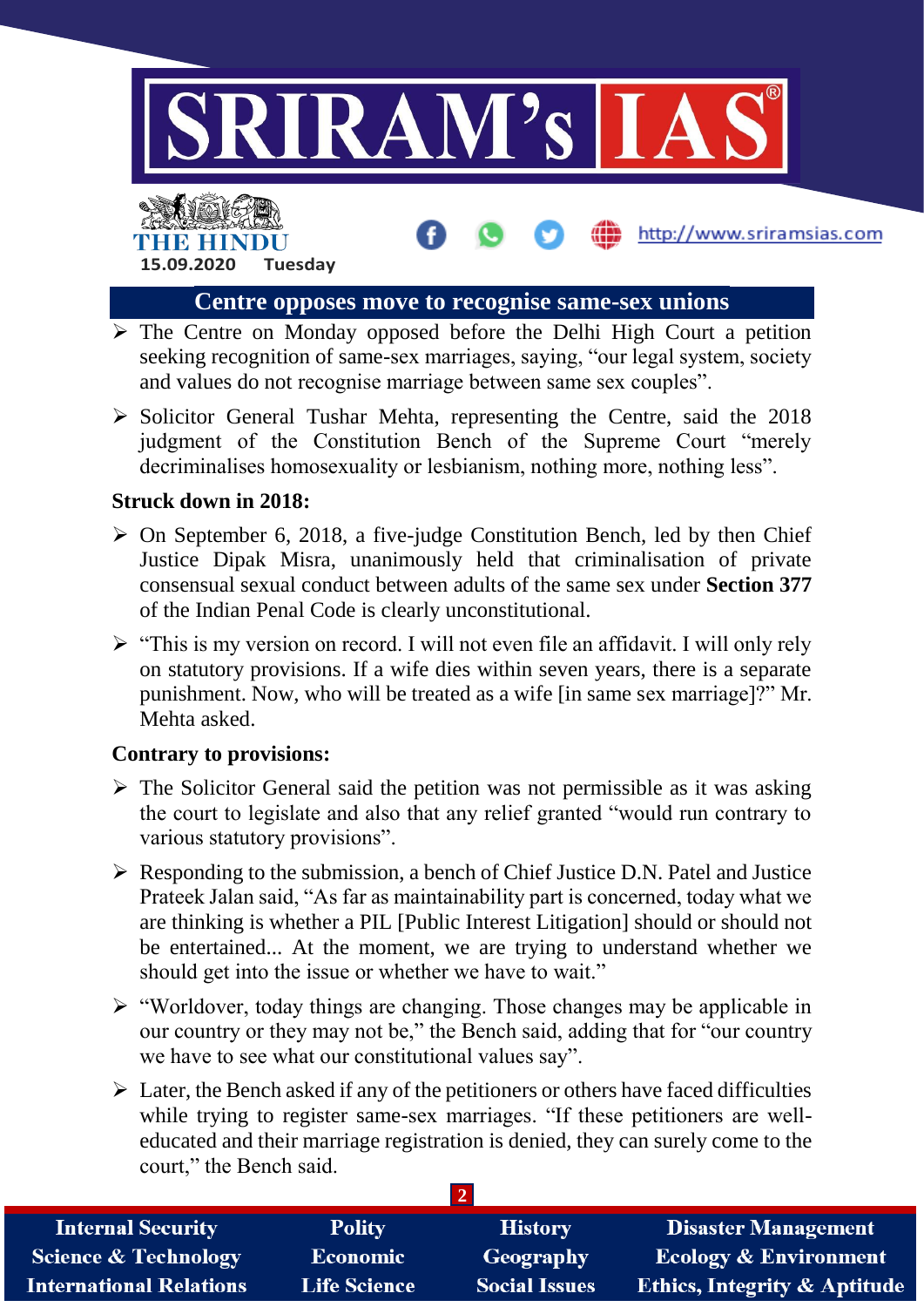

http://www.sriramsias.com

# **Karnataka to seek nod for Mekedatu project**

- $\triangleright$  The Karnataka government is likely to take a delegation, headed by Chief Minister B.S. Yediyurappa, to bring pressure on the Centre to approve the construction of the **Mekedatu balancing reservoir** that has been proposed to store water for drinking purposes.
- $\triangleright$  The ₹9,000 crore project, approved by the State government in 2017, has received approval from the Union Water Resources Ministry for the detailed project report and is awaiting approval from the Ministry of Environment and Forests (MOEF) even as Tamil Nadu has approached the Supreme Court against the project.

#### **Value Added Information**

**15.09.2020 Tuesday**

THE HIND

#### **About Mekedatu dam project:**

 $\triangleright$  Being set up by the Karnataka government, the project is near Mekedatu, in Ramanagaram district, across the river Cauvery from Tamil Nadu. Its primary objective is to supply drinking water to Bengaluru and recharge the groundwater table in the region.

## **About CWC:**

- $\triangleright$  Presently functioning as an attached office of the Ministry of Water Resources, River Development and Ganga Rejuvenation, Government of India.
- $\triangleright$  Entrusted with the general responsibilities of initiating, coordinating and furthering in consultation of the State Governments concerned, schemes for control, conservation and utilization of water resources throughout the country, for purpose of Flood Control, Irrigation, Navigation, Drinking Water Supply and Water Power Development.
- $\triangleright$  Headed by a Chairman, with the status of Ex-Officio Secretary to the Government of India.

## **Facts for Prelims- Cauvery River:**

 $\triangleright$  River rises on Brahmagiri Hill of the Western Ghats in south-western Karnataka state.

| <b>Internal Security</b>        | <b>Polity</b>       | <b>History</b>       | <b>Disaster Management</b>              |  |
|---------------------------------|---------------------|----------------------|-----------------------------------------|--|
| <b>Science &amp; Technology</b> | <b>Economic</b>     | Geography            | <b>Ecology &amp; Environment</b>        |  |
| <b>International Relations</b>  | <b>Life Science</b> | <b>Social Issues</b> | <b>Ethics, Integrity &amp; Aptitude</b> |  |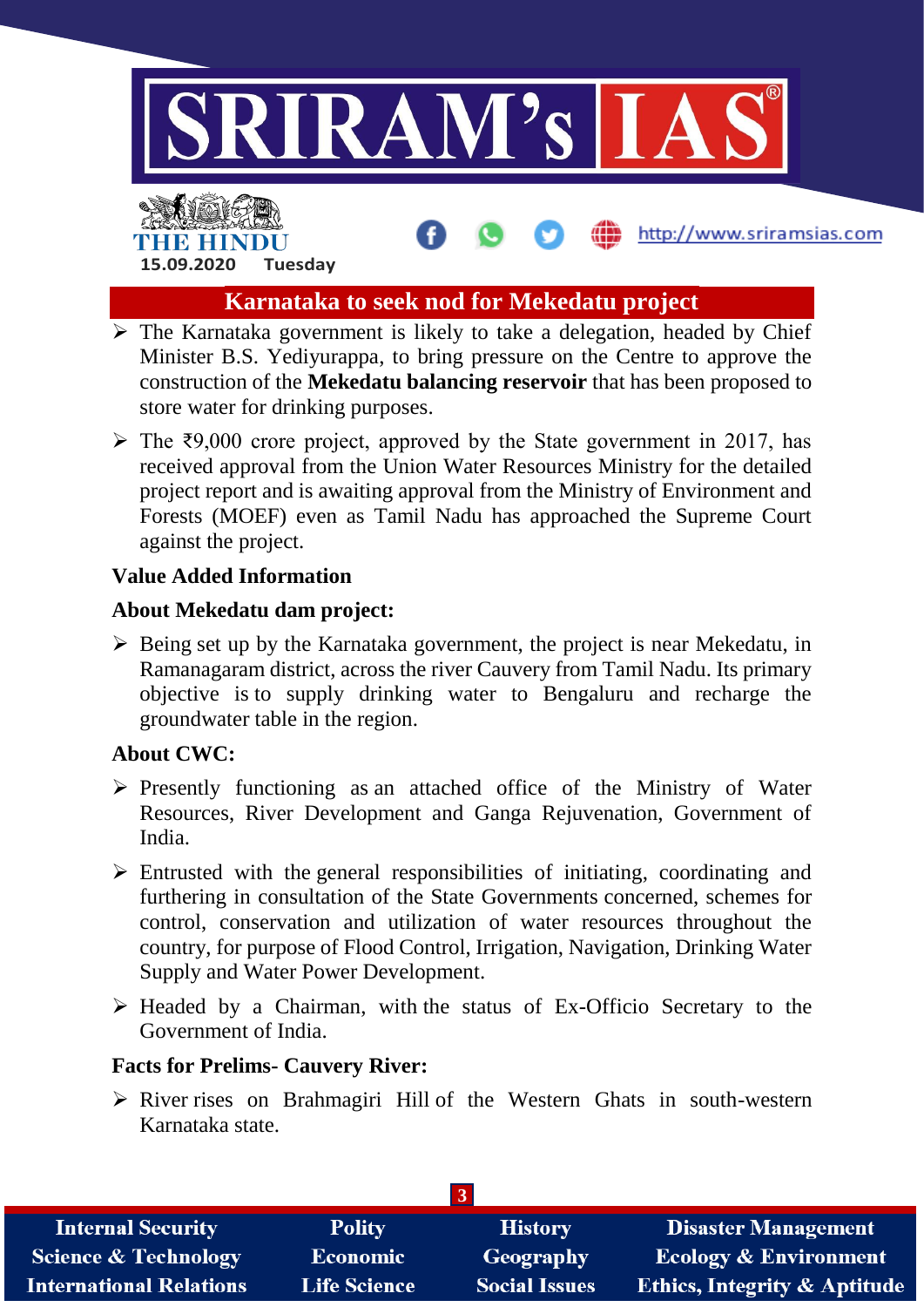

## $\triangleright$  It flows in a south-easterly direction for 475 miles through the states of Karnataka and Tamil Nadu. Before emptying into the Bay of Bengal south of Cuddalore, Tamil Nadu, the river breaks into a large number of distributaries.

- $\triangleright$  In the upper course, at the Krishnaraja Sagara, the Kaveri is joined by two tributaries, the Hemavati and Lakshmantirtha, where a dam was constructed for irrigation.
- $\triangleright$  Upon entering Tamil Nadu, the Kaveri continues through a series of twisted wild gorges until it reaches Hogenakal Falls. There the Mettur Dam was constructed for irrigation and hydel power.
- The Kaveri's main tributaries are the Kabani (Kabbani), Amaravati, Noyil, and Bhavani rivers.

## **Concern as water leaks from Kondapochamma reservoir**

Water has been leaking from the Kondapochammasagar reservoir located at the Markook mandal headquarters in Telangana.

The leakage has been taking place near the Beerappa temple in the village. It is part of the **Kaleswaram Lift Irrigation Project** in the Gajwel Assembly constituency represented by Telangana Chief Minister K. Chandrasekhar Rao.

## **Value Added Information**

**15.09.2020 Tuesday**

## **About Kaleswaram Lift Irrigation Project:**

- $\triangleright$  The Kaleshwaram Lift Irrigation Scheme of Telangana is a multi-purpose irrigation project on the Godavari River in Kaleshwaram, Bhupalpally, Telangana.
- $\triangleright$  The project starts at the confluence point of Pranahita River and Godavari River.
- Originally called Pranahita*-*Chevella project in erstwhile Andhra Pradesh, it was redesigned, extended and renamed as Kaleshwaram project in Telangana in 2014.

|                                 |                     | $\boldsymbol{\Delta}$ |                                         |
|---------------------------------|---------------------|-----------------------|-----------------------------------------|
| <b>Internal Security</b>        | <b>Polity</b>       | <b>History</b>        | <b>Disaster Management</b>              |
| <b>Science &amp; Technology</b> | <b>Economic</b>     | Geography             | <b>Ecology &amp; Environment</b>        |
| <b>International Relations</b>  | <b>Life Science</b> | <b>Social Issues</b>  | <b>Ethics, Integrity &amp; Aptitude</b> |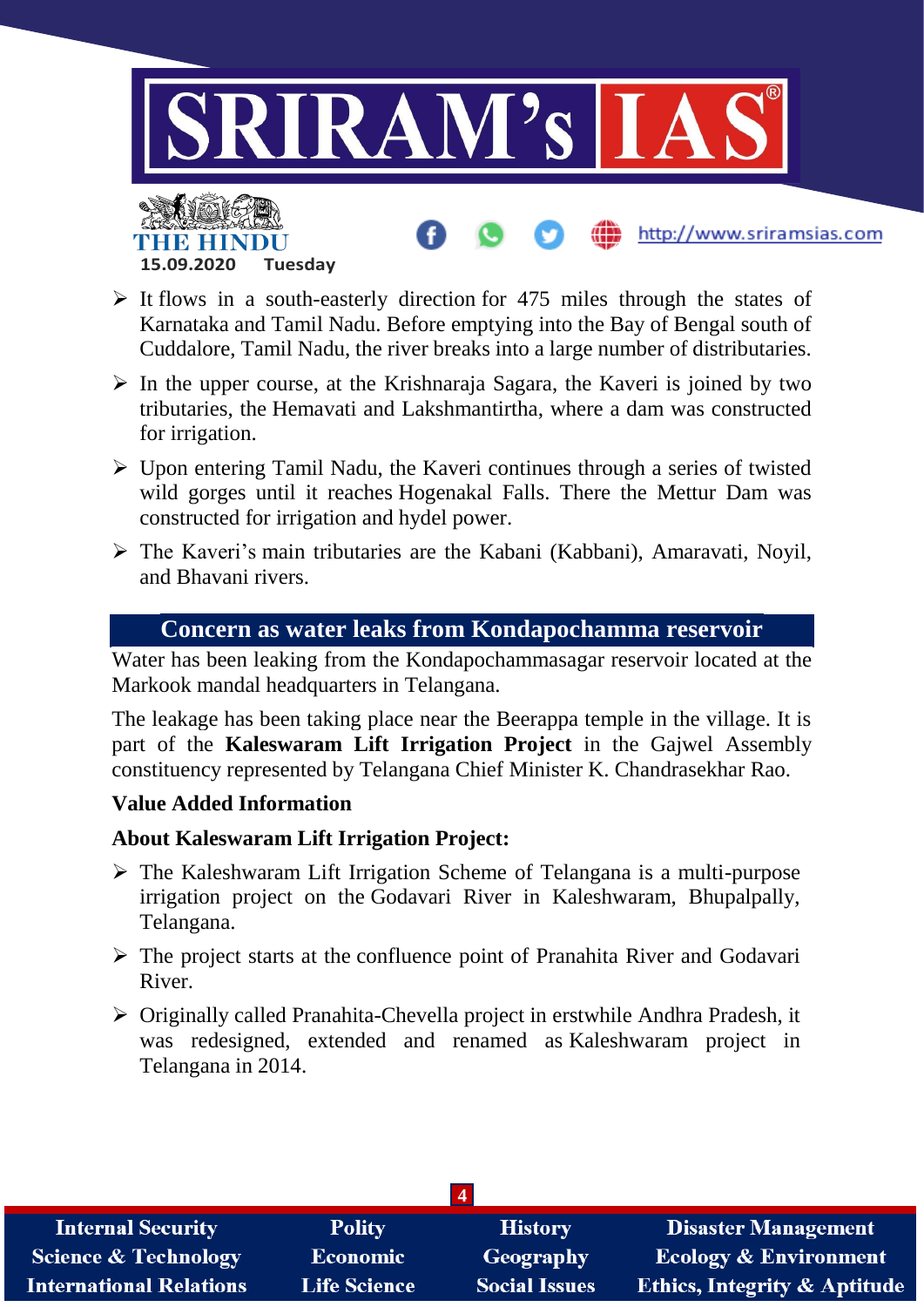

## **Benefits of the Project**

THE BELLET

**15.09.2020 Tuesday**

- It would bring **drinking water and irrigation** to the backward areas of Telangana.
- It will also help to **restore the ground water level** to its original state by the way of shifting from usage of groundwater for irrigation to usage of surface water.
- The project will also support **Mission Kakatiya** and **Mission Bhagiratha** schemes designed to provide drinking water to many villages and improve the capacities of tanks.

#### **About Godavari River:**

- The Godavari is **India's second longest river** after the Ganga.
- **Source:** Trimbakeshwar, Maharashtra.
- **Areas drained:** It flows east for 1,465 kilometres, draining the states of **Maharashtra, Telangana, Andhra Pradesh, Chhattisgarh, Odisha, and Karnataka,** ultimately emptying into the Bay of Bengal through its extensive network of tributaries.
- **Tributaries:** The major tributaries of the river are classified as the **left bank tributaries** which include the Purna, Pranhita, Indravati and Sabari river and the **right bank tributaries** are Pravara, Manjira, Manair.
- **[Kumbh Mela](https://www.drishtiias.com/daily-updates/daily-news-analysis/navroz)** is held at **Nasik (on the Godavari)**, Prayagraj (at the confluence of Ganga, Yamuna, and the mythical Saraswati), Haridwar (on the Ganges), Ujjain (on the Shipra) every four years by rotation.
- **Sadarmatt Anicut across river Godavari** is one among the **two irrigation projects** in the **International Commission on Irrigation and Drainage (ICID) Register of Heritage Irrigation Structures.**

#### **About Pranahita River:**

- $\triangleright$  Pranahita river is the largest tributary of the Godavari river covering about 34% of its drainage basin.
- $\triangleright$  It is a confluence of various other smaller tributaries like Wardha, Penganga and Wainganga Rivers.

| <b>Internal Security</b>        | <b>Polity</b>       | <b>History</b>       | <b>Disaster Management</b>              |  |
|---------------------------------|---------------------|----------------------|-----------------------------------------|--|
| <b>Science &amp; Technology</b> | <b>Economic</b>     | Geography            | <b>Ecology &amp; Environment</b>        |  |
| <b>International Relations</b>  | <b>Life Science</b> | <b>Social Issues</b> | <b>Ethics, Integrity &amp; Aptitude</b> |  |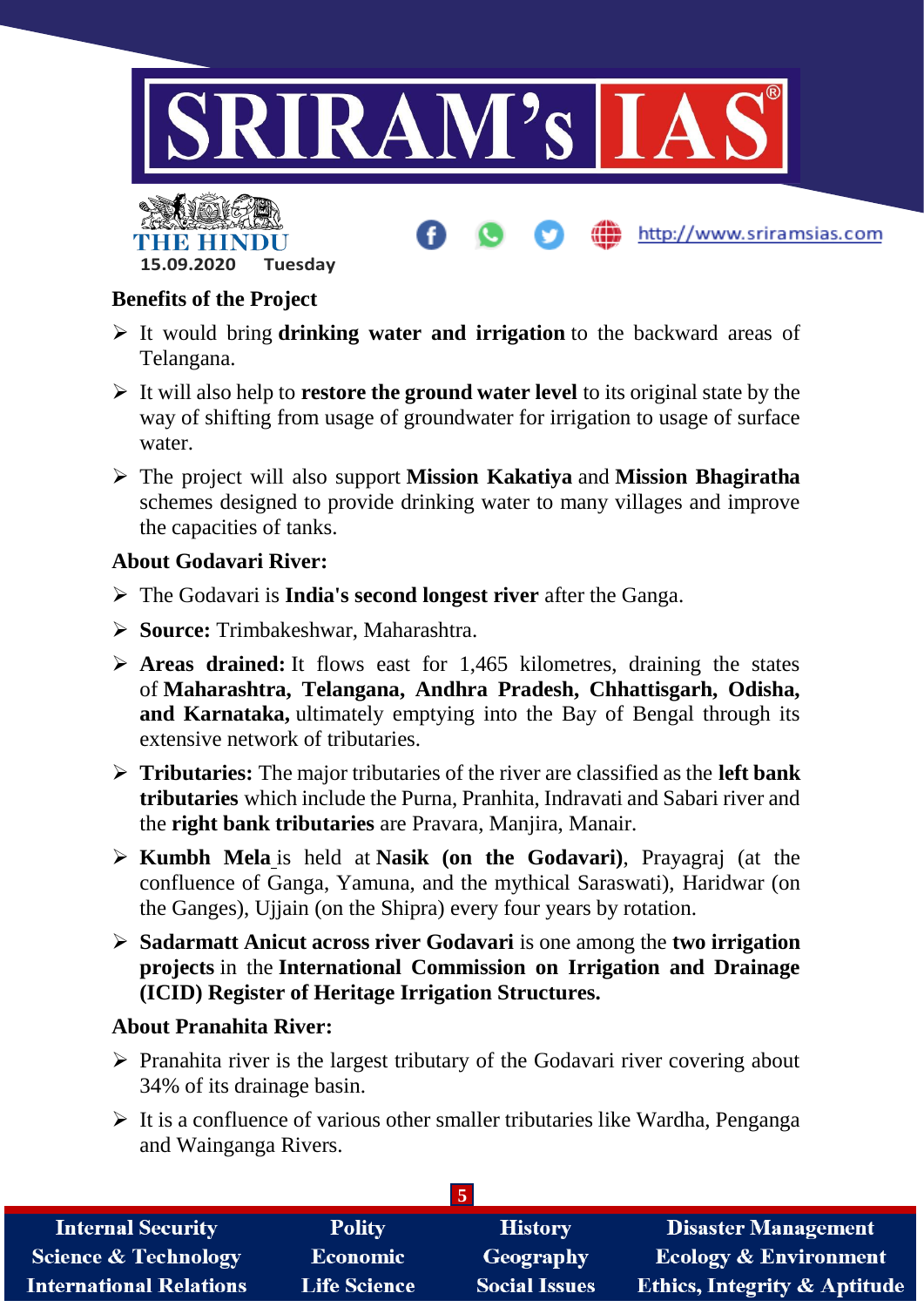

http://www.sriramsias.com

# **About Mission Kakatiya:**

THE BELLET

**15.09.2020 Tuesday**

 $\triangleright$  It is a flagship programme launched by the Government of Telangana which aims at **rejuvenation of water tanks and other water storage structures** to provide assistance and help to the **small and marginal farmers** of the state.

#### **About Mission Bhagiratha:**

- It is a project for **safe drinking water for every village and city household** in Telangana State.
- It aims to provide **piped water** to 2.32 crore people in 20 lakh households in **urban and 60 lakhs in rural areas** of Telangana.
- The project will supply **clean drinking water** to all households in the state through water sourced from **River Godavari and River Krishna.**

#### **Three agri reform Bills introduced**

- $\triangleright$  Three Bills on agriculture reforms were introduced in Parliament on Tuesday to replace the ordinances issued during the lockdown.
- $\triangleright$  The Centre introduced the Bills on food and agriculture reform in the Lok Sabha on Monday, amid vehement protest from the Opposition parties and the farmers groups. The proposed legislations will replace the ordinances promulgated during the lockdown and will bring about changes to the marketing and storage of farm produce and agri commodities outside registered markets, as well as the facilitation of contract farming.

#### **Significance:**

- Introducing **The Farmers' Produce Trade and Commerce (Promotion and Facilitation) Bill, and The Farmers Empowerment and Protection Agreement on Price Assurance and Farm Services Bill,** Agriculture Minister Narendra Singh Tomar said the new laws would benefit farmers by empowering them to decide the price of their produce, which was earlier determined by traders. It would also encourage private investments and technology introduction in the sector, he said.
- Minister of State for Consumer Affairs Raosaheb Danve introduced the amendment to the Essential Commodities Act, noting that the ordinance was

| <b>Internal Security</b>        | <b>Polity</b>       | <b>History</b>       | <b>Disaster Management</b>              |  |
|---------------------------------|---------------------|----------------------|-----------------------------------------|--|
| <b>Science &amp; Technology</b> | Economic            | Geography            | <b>Ecology &amp; Environment</b>        |  |
| <b>International Relations</b>  | <b>Life Science</b> | <b>Social Issues</b> | <b>Ethics, Integrity &amp; Aptitude</b> |  |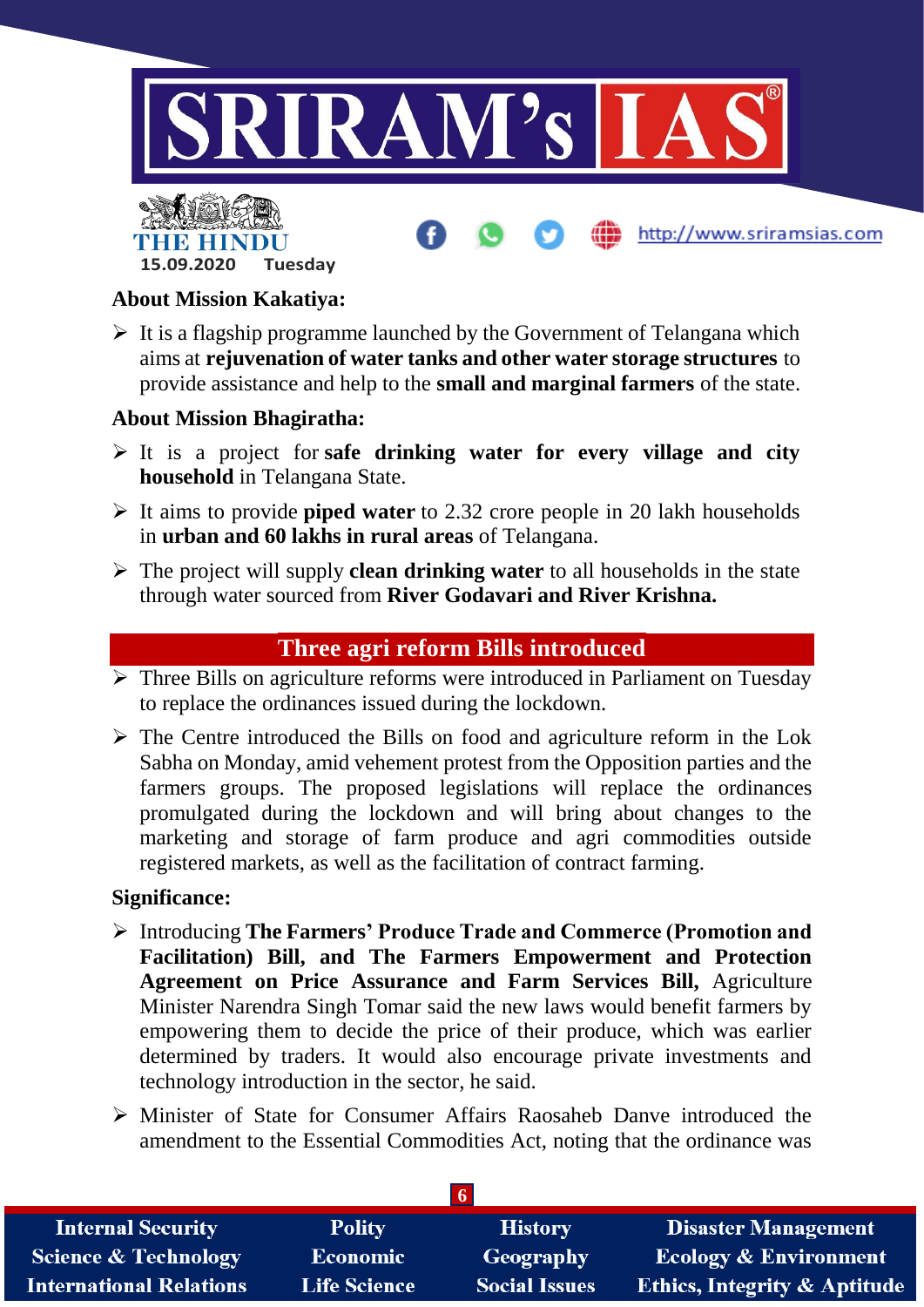

**15.09.2020 Tuesday**

introduced after recommendation from a high-powered panel, including six Chief Ministers.

## **Criticism:**

- $\triangleright$  Opposition parties and farmers groups are opposing the move to enact amendments to the Essential Commodities Act, new laws to bypass the State APMC Acts and to facilitate contract farming.
- $\triangleright$  "It is beyond the legislative competence of this House to enact any law on agriculture, which is a domain of the State governments," said Congress MP Shashi Tharoor. Trinamool Congress MP Saugata Roy called them "draconian" and "anti-farmer" legislations.

# **What's next for Palestine after UAE, Bahrain deals with Israel?**

- $\triangleright$  It took more than three decades for the first Arab country to recognise Israel. Egypt signed a peace treaty with its Jewish neighbour in 1979, a year after the Camp David summit between President Anwar Sadat and Israeli Prime Minister Menachem Begin.
- $\triangleright$  Jordan, the second Arab country that established peace with Israel, took 15 more years to do so. There was a gap of 26 years between Jordan's peace treaty and that of the UAE with Israel. And then, it took less than 30 days for the fourth agreement — between Bahrain and Israel that was announced on Friday by U.S. President Donald Trump.

## **Arab Peace Initiative:**

- $\triangleright$  The new-found readiness of Arab countries to have peace with Israel, under the mediation of the Trump administration, appears to be transforming one of the oldest conflicts in modern West Asia. There are speculations that more Arab countries, from Morocco to Sudan and Oman, might follow the footsteps of the UAE and Bahrain. These deals, which have formalised years of backroom contacts between the Gulf kingdoms and Israel, suggest that the pan-Arab-Israel conflict is turning the page. Where does it leave the Palestinians?
- $\triangleright$  Till the UAE-Israel deal was announced on August 13, the official Arab position on the question of Palestine was rooted in the Arab Peace Initiative, proposed by Saudi Arabia in 2002, and endorsed by the Arab League in the

| <b>Internal Security</b>        | <b>Polity</b>       | <b>History</b>       | <b>Disaster Management</b>              |
|---------------------------------|---------------------|----------------------|-----------------------------------------|
| <b>Science &amp; Technology</b> | <b>Economic</b>     | Geography            | <b>Ecology &amp; Environment</b>        |
| <b>International Relations</b>  | <b>Life Science</b> | <b>Social Issues</b> | <b>Ethics, Integrity &amp; Aptitude</b> |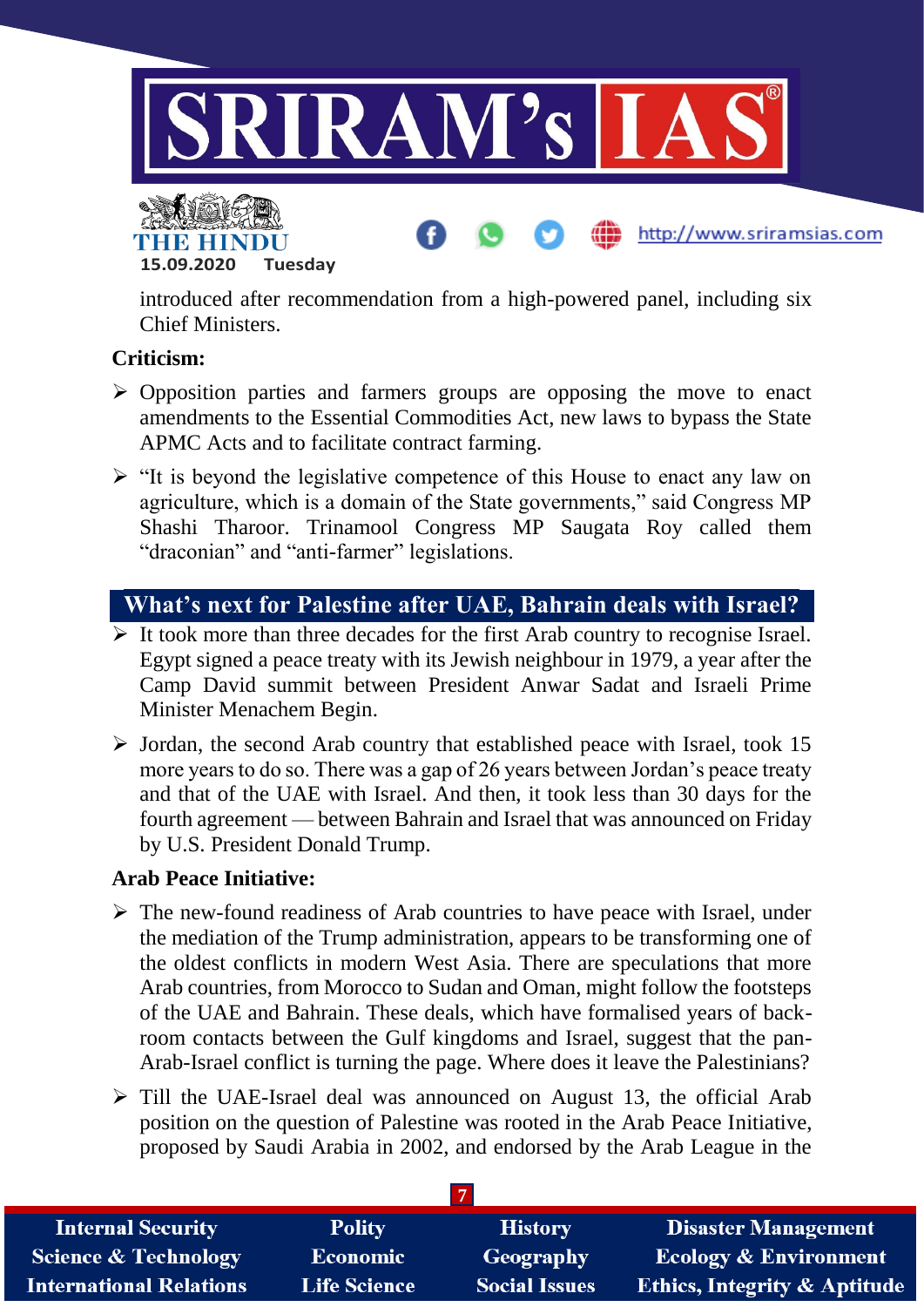

same year. The proposal calls for normalising relations between the Arab world and Israel, in exchange for full Israeli withdrawal from the territories it captured in the 1967 war, including the West Bank, Gaza and the Golan Heights, a "just settlement" of the Palestinian refugee issue and the establishment of an independent Palestinian state with East Jerusalem as its capital.

**15.09.2020 Tuesday**

- $\triangleright$  "Since 2002, both the UAE and Bahrain have supported the Arab Peace Initiative. However, the recent agreements made by Bahrain and the UAE break with this consensus. The Abraham Accords [Israel-UAE deal] require Israel only to 'temporarily halt' its formal annexation of the West Bank [settlements]. The agreement between Bahrain and Israel dispenses with the pretence altogether, making no mention of Palestinian land," said Elham Fakhro, senior Gulf analyst at the Brussels-based International Crisis Group (ICG).
- $\triangleright$  This has angered the Palestinians, who have "strongly rejected" the agreements. "The Palestinian leadership considers this step to blow up the Arab Peace Initiative and the decisions of the Arab and Islamic summits, and international legitimacy, as an aggression against the Palestinian people, and as neglecting Palestinian rights and sacred things, especially Jerusalem and the independent Palestinian state on the borders of June 4, 1967," the Palestinian leadership said in a statement issued after the UAE deal was announced.
- $\triangleright$  The Palestinians have further called for "an immediate emergency session" of the Arab League and the Organization of Islamic Cooperation "to reject this declaration".
- $\triangleright$  The Palestinians Liberation Organization (PLO) has rejected the Bahrain-Israel deal as well. "If you really wish to 'advance the cause of peace, dignity, & economic opportunity for the Palestinian people' how about ending Israel's ruthless occupation and its theft of our land and resources? Coercing and cajoling Arabs to normalise with Israel will not bring you peace or dignity," tweeted Hanan Ashrawi, a member of the PLO Executive Committee, after the Bahrain agreement was announced.

| 8                               |                     |                      |                                         |  |
|---------------------------------|---------------------|----------------------|-----------------------------------------|--|
| <b>Internal Security</b>        | <b>Polity</b>       | <b>History</b>       | <b>Disaster Management</b>              |  |
| <b>Science &amp; Technology</b> | Economic            | Geography            | <b>Ecology &amp; Environment</b>        |  |
| <b>International Relations</b>  | <b>Life Science</b> | <b>Social Issues</b> | <b>Ethics, Integrity &amp; Aptitude</b> |  |